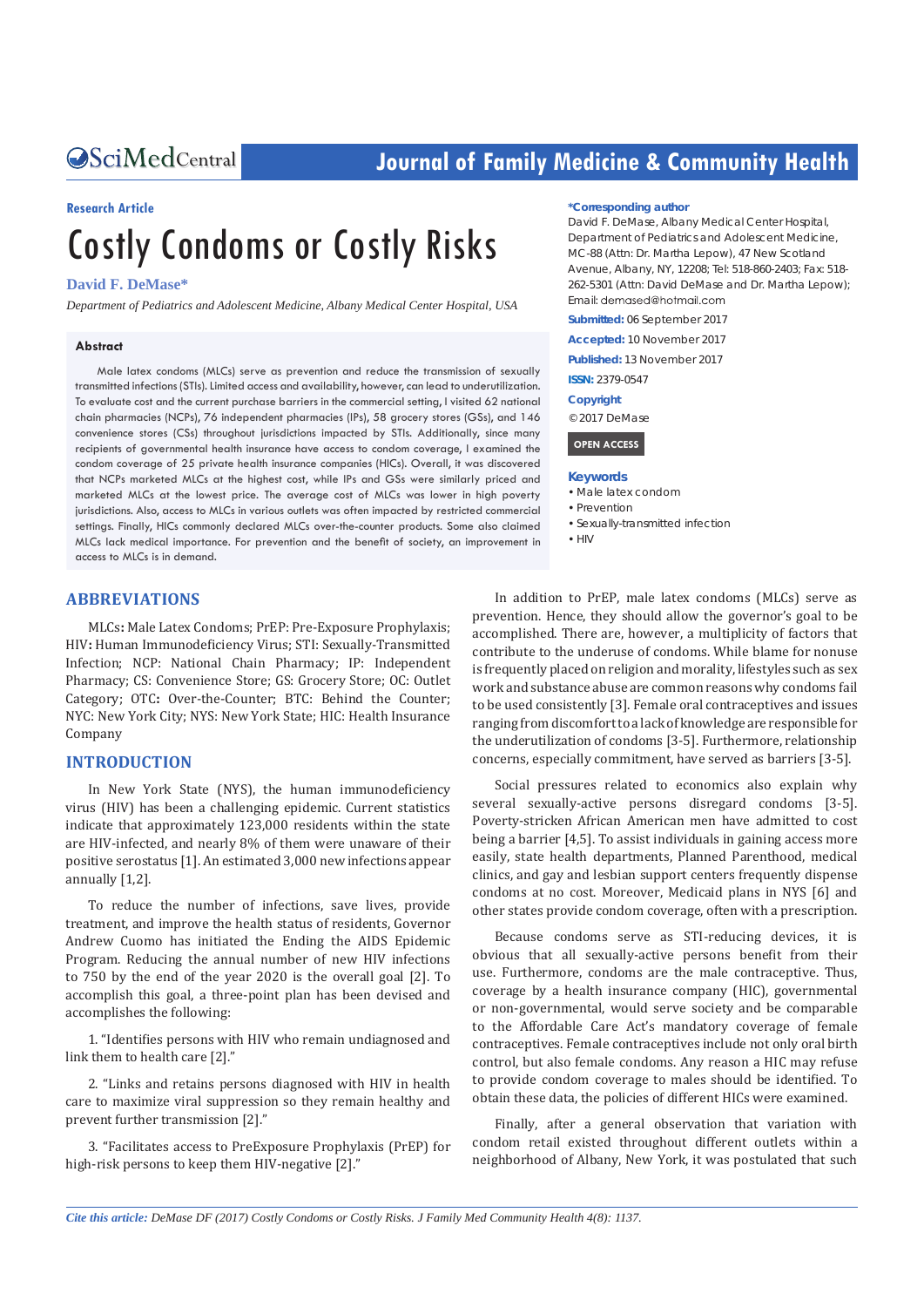variations could interfere with condom access and therefore the state's Ending the AIDS Epidemic Program. In 2010, Rizkalla et al., studied the retail access and availability of MLCs [7]. Due to the time lapse, and in effort to identify current impediments, a similar study was conducted. While the methods for this study had some similarities, including a jurisdiction and the classes of commercial settings visited, the study was broader and included additional high-risk territories as Rizkalla et al., suggested for future studies. The cost of MLCs was incorporated into this study as well, since cost is a known barrier to condom use and to my knowledge, has not been studied in detail. In summary, identifying factors that contribute to the underutilization MLCs was the objective of this study.

#### **METHODS**

#### **Sale of Condoms**

**Participating Entities:** National chain pharmacies (NCPs), independent pharmacies (IPs), grocery stores (GSs), and convenience stores (CSs) throughout Albany County of NYS and New York City's boroughs of Manhattan and the Bronx were visited to study the commercial access of MLCs. These geographic locations were selected, because STIs have significantly impacted the residents over time. The CSs included bodegas, corner stores, delis, and mini marts, some of which were affiliated with gas stations.

Due to the significant social differences between uptown Manhattan and midtown-downtown Manhattan, these jurisdictions were independently analyzed. Uptown Manhattan included all neighborhoods above 59<sup>th</sup> Street. Midtowndowntown Manhattan included neighborhoods from 59<sup>th</sup> Street and below.

**Measures:** To study the commercial access and availability of MLCs, the general sale of the product was assessed. Concurrently, while the average cost of MLCs was studied, the methods by which outlets offered the items were examined as well.

**Procedure:** With the exception of the IPs of Albany County, each sample was randomly selected through an online search and computer randomization. Due to the scarcity of IPs in business within Albany County, random selection of this outlet category (OC) within this jurisdiction was not an option.

For approximately 10 days, over a time period of four months, MLCs were studied based on OC and geographical location. Prices were documented according to the quantity of MLCs sold within a box, OC, and geographical location. All types and brands of MLCs were included in the sample pools. No restrictions were placed on the number of boxes of MLCs that comprised the sample pools. Some outlets had a wider selection of MLCs than others. Furthermore, the same brands were frequently sold throughout all OCs. Because all condom-selling establishments visited sold boxes with a quantity of three condoms per box, and sometimes single condoms, this study focused on these quantities. The average was calculated according to cost per box within an OC and particular jurisdiction.

Finally, when the MLCs were sold under restricted settings, store clerks and/or managers were asked to provide the prices, as well as the reasons why the MLCs were sold under such conditions. Employees were also approached when MLCs could not be found. In this way, prices could be obtained or the conclusion that MLCs were not sold could be made.

**Analysis Plan:** Statistical analysis was by analysis of variance (ANOVA) with effects of geographic location, outlet type, and their interaction. Multiple comparisons were by Tukey's HSD test (Minitab statistical software and Statistica statistical software). The dependent variable was cost per box.

The ANOVA included independent variables for a main effect of geographical location (with four levels: Albany, Bronx, Uptown Manhattan and Midtown-Downtown Manhattan), a main effect of outlet (with 4 levels: national chain pharmacies, independent pharmacies, grocery stores and convenience stores), and their interaction. A significant interaction indicates that the effect of location differs for each outlet type. All effects (location, outlet and their interaction) were statistically significant at the p<0.001 level. The significant interaction indicates that the effect of outlet type on price was different for the four locations.

The average costs were plotted. The overall average cost of a box of MLCs according to outlet category is presented in Figure 1. Figure 2 and Figure 3 present average cost according to outlets in particular geographical locations.

#### **Health Insurance Coverage**

**Participating Entities:** To study non-governmental health insurance condom coverage, 25 HICs throughout California, New York, Texas, Maryland, and Pennsylvania were contacted. These states are among the top ten states that have the greatest number of HIV diagnoses, according to the Center for Disease Control [8]. The identity of the HICs remained confidential.

**Measures:** To study health insurance coverage of MLCs, the policies and prescription formularies of different nongovernmental HICs were examined. Reasons MLCs failed to be covered were investigated.

**Procedure:** Non-governmental HICs were contacted telephonically after being randomly selected through an online search and computer randomization. Employees, including managers, associated with the company's Department of Sales, Department of Member Services, and/or Department of Claims and Benefits were questioned about the company's policy of MLC coverage. Reasons for the lack of coverage were requested.

**Analysis Plan:** The fraction of non-governmental HICs providing MLC coverage was calculated. When coverage was not offered, reasons were identified and compared.

#### **RESULTS**

#### **Cost**

**Per box of three:** Without regard to geographical location, it was evident that NCPs were most costly at marketing MLCs. GSs were noted for marketing boxes of MLCs at the lowest average price.

However, as indicated by the 95% confidence intervals (CIs) in Figure 1, the prices of MLCs at IPs were essentially equivalent to those marketed at GSs. Furthermore, a marginal, yet statistically significant cost difference existed between the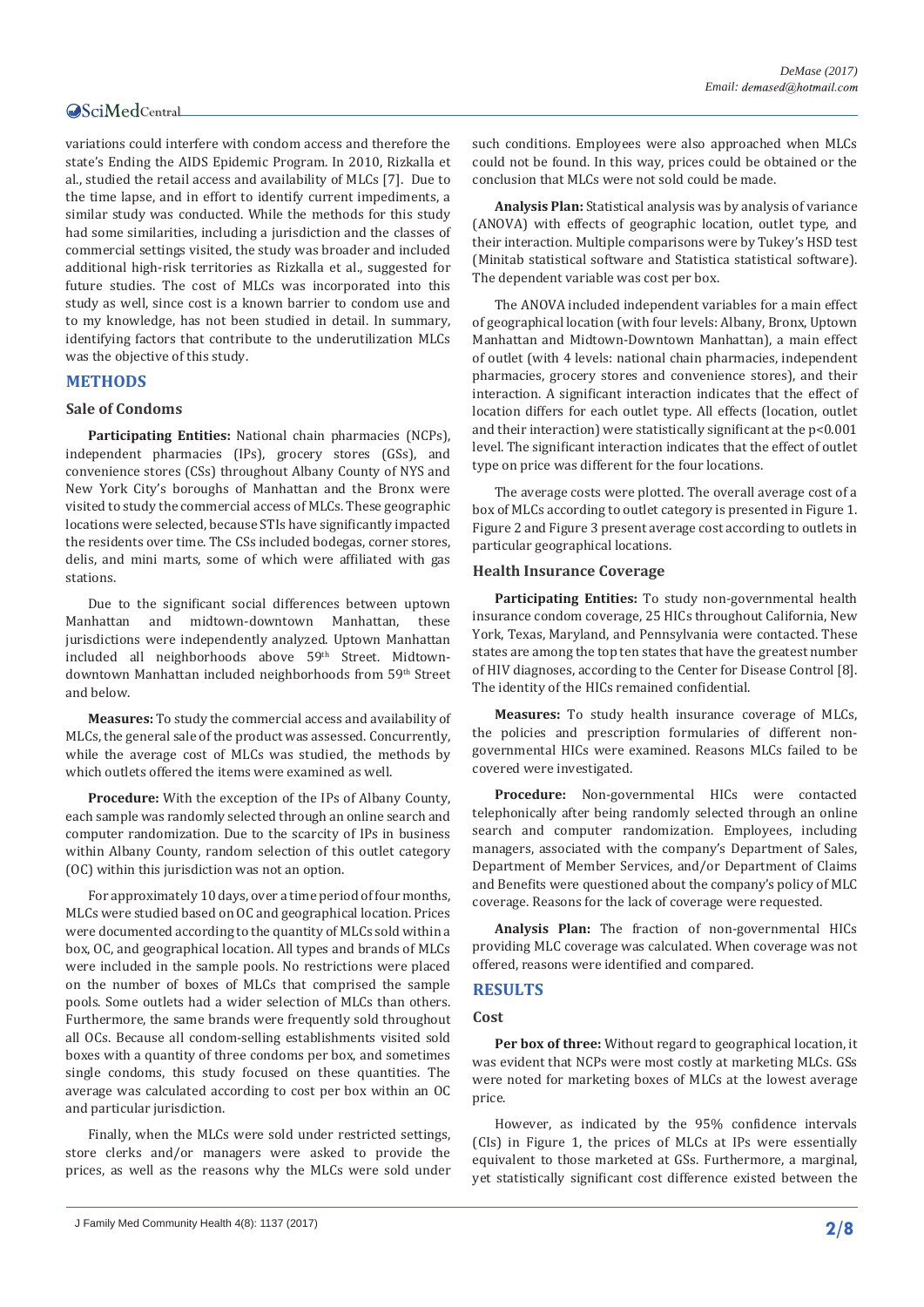

average cost of MLCs marketed at CSs and those at IPs and GSs. Figure 1 denotes this general cost pattern. As illustrated in Figure 2 and Figure 3, further analysis of these data present additional trends, particularly the geographical similarities and differences.

Throughout the primary jurisdictions, the general cost pattern was observed. MLCs were consistently most costly at NCPs. GSs frequently marketed the products at the lowest average cost, especially in Albany County and the Bronx. While IPs appeared to sell MLCs at the lowest average cost throughout Manhattan, Table 1 and the 95% CIs in Figure 2 demonstrate that the GSs in this jurisdiction priced MLCs similarly. With the exception of IPs, the average cost of MLCs at the OCs appeared to present no vast price differences throughout any of the primary jurisdictions. Overall, however, the Bronx appeared to be the primary jurisdiction that marketed MLCs at the lowest price. As particular regions within Manhattan were explored, cost distinctions continued to be observed more precisely.

As illustrated in Figure 3, the outlets located in the midtowndowntown neighborhoods of Manhattan were more costly than those located in the uptown neighborhoods. The average cost of MLCs marketed in midtown-downtown NCPs was approximately \$7.08 per box and higher than those marketed uptown and in Albany County by no more than \$0.61 per box (Table 1).

Likewise, the average cost for a box of MLCs sold at the CSs, GSs, and IPs of the midtown-downtown region ranged from \$4.06 to \$5.41. Hence, these outlets were 29-53% more costly than outlets of the same class located in the uptown jurisdiction, which ranged from \$2.32 to \$3.63 (Table 1 and Figure 3). In the

Bronx, the average cost of MLCs at GSs and IPs was \$2.59 and \$2.74, respectively, and differed from those available throughout uptown Manhattan by no more than 15% (Table 1 and Figure 3).

As indicated by the ANOVA in Table 2, there was a significant effect on outlet type, F<sub>(3, 1581)</sub> =554.6, p<0.001. The effect on geographical location was also significant, F  $_{(3, 1581)}$  =23.34, p<0.001. Furthermore, their interaction was significant, showing there was a difference between outlets in jurisdictions,  $F_{(9, 1581)}$  $=$ 38.3, p<0.001.

Finally, as noted in Table 1, MLCs were more broadly priced at IPs and CSs. Likewise, the NYC outlets, especially those located in Manhattan, were more broadly priced than those located in Albany County.

**Singles:** Some of the CSs and IPs visited offered only single condoms, while some offered packaged ones in addition. Overall, it was observed throughout the Bronx that 72% (36/50) of CSs and approximately 17% (5/29) of the IPs visited provided single condoms. In Manhattan, single condoms were unavailable in the midtown-downtown CSs visited. In the uptown neighborhoods, however, approximately 61% (20/34) of CSs and 4% (1/24) of IPs visited offered single condoms. Likewise, 52% (16/31) of the CSs visited in Albany County, especially ones located in the more urbanized neighborhoods, sold single condoms. Neither NCPs nor GSs in any jurisdiction marketed single condoms.

Although single condoms were available at CSs and IPs, the expense at which they could be purchased differed among the two OCs. The majority of CSs throughout all regions routinely marketed single condoms for a price that ranged from \$0.50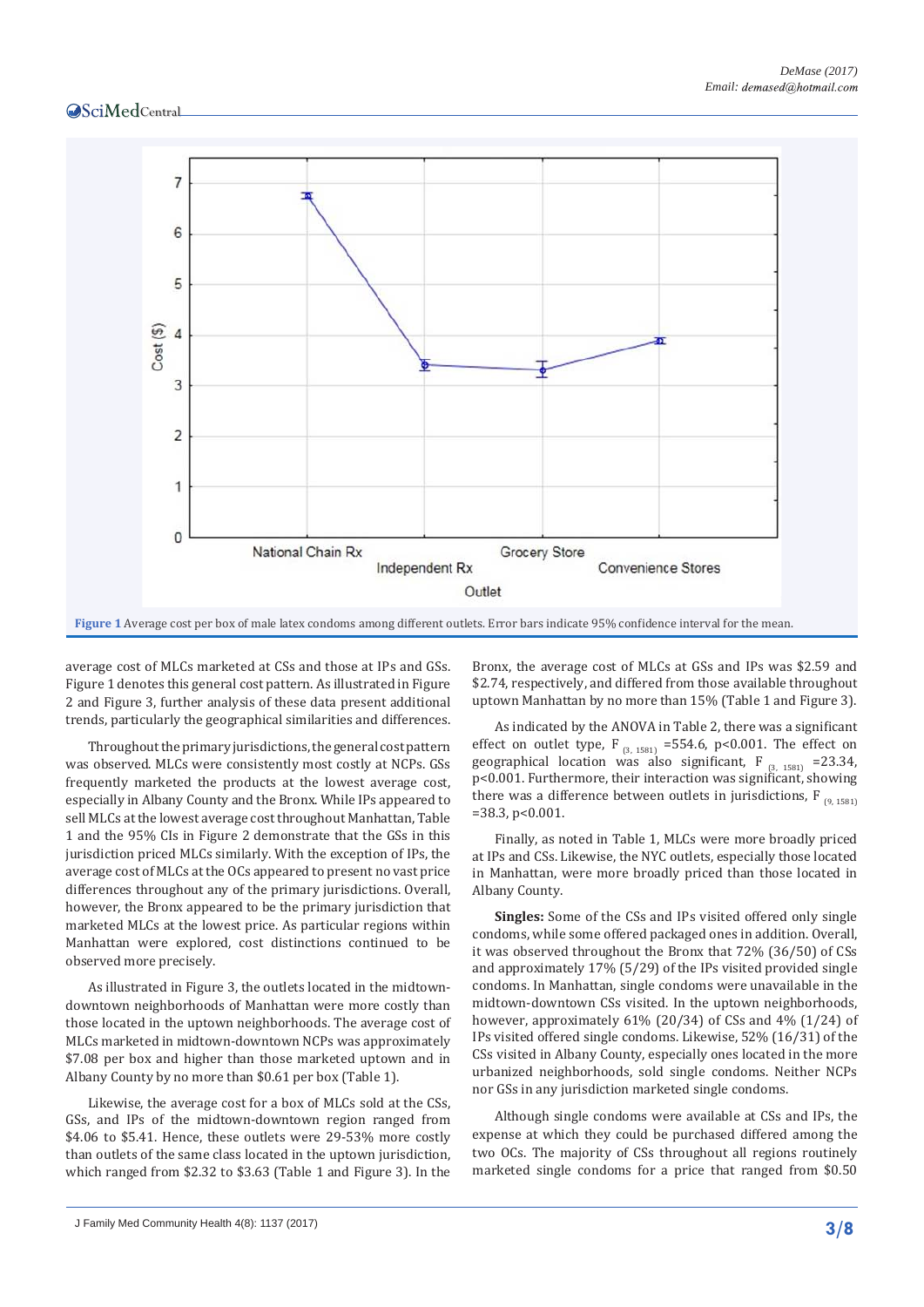

**Figure 2** Average cost per box of male latex condoms among different outlets in primary locations. Error bars indicate 95% confidence interval on the mean.



Figure 3 Average cost per box of male latex condoms among different outlets in the four locations sampled. Error bars indicate 95% confidence interval on the mean.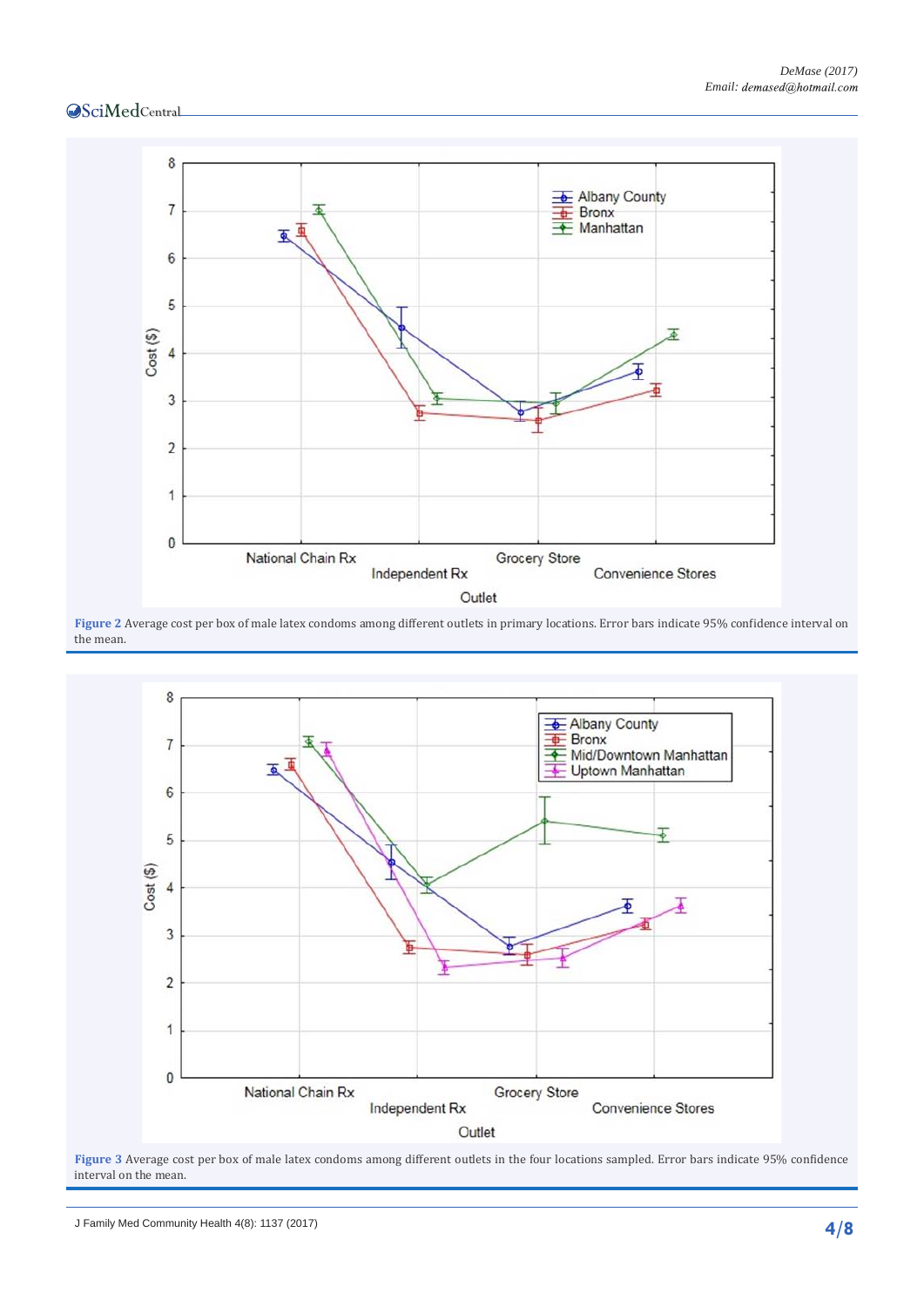| Table 1: Condom prices throughout different jurisdictions and outlets. |               |                     |             |                                         |                    |  |  |  |  |
|------------------------------------------------------------------------|---------------|---------------------|-------------|-----------------------------------------|--------------------|--|--|--|--|
| Jurisdiction                                                           | <b>Outlet</b> | No. outlets visited | Sample size | Average price per<br>$box (Avg \pm SD)$ | <b>Price Range</b> |  |  |  |  |
| <b>Albany County</b>                                                   | <b>NCPs</b>   | 17                  | $n = 186$   | $$6.47 \pm 0.52$                        | $$4.99 - $7.39$    |  |  |  |  |
| NYC <sup>1</sup>                                                       | <b>NCPs</b>   | 45                  | $n = 445$   | $$6.87 \pm 0.67$                        | \$5.49-\$8.99      |  |  |  |  |
| <b>Bronx</b>                                                           | <b>NCPs</b>   | 16                  | $n = 160$   | $$6.60 \pm 0.52$                        | \$5.49-\$7.99      |  |  |  |  |
| Manhattan <sup>2</sup>                                                 | <b>NCPs</b>   | 29                  | $n = 285$   | $$7.02 \pm 0.54$                        | \$5.49-\$8.99      |  |  |  |  |
| Manhattan <sup>3</sup>                                                 | <b>NCPs</b>   | 18                  | $n = 177$   | $$7.08 \pm 0.69$                        | \$5.49-\$8.99      |  |  |  |  |
| Manhattan <sup>4</sup>                                                 | <b>NCPs</b>   | 11                  | $n = 108$   | $$6.90 \pm 0.69$                        | \$5.49-\$8.29      |  |  |  |  |
| <b>Albany County</b>                                                   | <b>IPs</b>    | 6                   | $n=16$      | $$4.54 \pm 2.29$ <sup>5</sup>           | $$1.56 - $8.43$    |  |  |  |  |
| NYC <sup>1</sup>                                                       | <b>IPs</b>    | 70                  | $n = 296$   | $$2.93 \pm 1.19^6$                      | $$1.29 - $7.23$    |  |  |  |  |
| <b>Bronx</b>                                                           | <b>IPs</b>    | 29                  | $n = 114$   | $$2.74 \pm 0.98^7$                      | \$1.49-\$5.99      |  |  |  |  |
| Manhattan <sup>2</sup>                                                 | <b>IPs</b>    | 41                  | $n = 182$   | $$3.05 \pm 1.30$                        | $$1.29 - $7.23$    |  |  |  |  |
| Manhattan <sup>3</sup>                                                 | <b>IPs</b>    | 17                  | $n=76$      | $$4.06 \pm 1.34$                        | $$1.49 - $7.23$    |  |  |  |  |
| Manhattan <sup>4</sup>                                                 | <b>IPs</b>    | 24                  | $n = 106$   | $$2.32 \pm 0.59$                        | \$1.29-\$4.29      |  |  |  |  |
| <b>Albany County</b>                                                   | GSs           | 10                  | $n=64$      | $2.78 \pm 0.30$                         | \$1.99-\$3.19      |  |  |  |  |
| NYC1                                                                   | GSs           | 48                  | $n = 104$   | $2.80 \pm 1.02$ <sup>8</sup>            | \$1.49-\$5.99      |  |  |  |  |
| <b>Bronx</b>                                                           | GSs           | 20                  | $n=43$      | $2.59 \pm 0.82$ <sup>9</sup>            | \$1.79-\$5.99      |  |  |  |  |
| Manhattan <sup>2</sup>                                                 | GSs           | 28                  | $n=61$      | $2.95 \pm 1.13^{10}$                    | \$2.95-\$5.99      |  |  |  |  |
| Manhattan <sup>3</sup>                                                 | GSs           | 10                  | $n=9$       | $5.41 \pm 0.54$ <sup>11</sup>           | \$5.41-\$5.99      |  |  |  |  |
| Manhattan <sup>4</sup>                                                 | GSs           | 18                  | $n=52$      | $2.53 \pm 0.46^{12}$                    | $$2.53 - $3.35$    |  |  |  |  |
| <b>Albany County</b>                                                   | CSs           | 38                  | $n = 121$   | $$3.61 \pm 0.67$                        | \$2.69-\$5.39      |  |  |  |  |
| NYC <sup>1</sup>                                                       | CSs           | 108                 | $n = 362$   | $$3.90 \pm 1.10^{13}$                   | \$1.58-\$7.00      |  |  |  |  |
| <b>Bronx</b>                                                           | CSs           | 50                  | $n = 156$   | $$3.23 \pm 0.60^{14}$                   | \$1.99-\$5.00      |  |  |  |  |
| Manhattan $2$                                                          | CSs           | 58                  | $n = 206$   | $$4.40 \pm 1.15$                        | $$1.58 - $7.00$    |  |  |  |  |
| Manhattan <sup>3</sup>                                                 | CSs           | 24                  | $n = 107$   | $$5.10 \pm 0.85$                        | \$4.00-\$7.00      |  |  |  |  |
| Manhattan <sup>4</sup>                                                 | CSs           | 34                  | $n=99$      | $$3.63 \pm 0.92$                        | \$1.58-\$5.99      |  |  |  |  |

(Footnotes)

- 1 Includes the Bronx and Manhattan<br>2 Includes downtown, midtown, and
- 2 Includes downtown, midtown, and uptown Manhattan
- 3 Includes midtown-downtown Manhattan (neighborhoods from 59<sup>th</sup> Street and below)
- 4 Includes uptown Manhattan (neighborhoods above 59<sup>th</sup> Street)<br>5 This average is based on five of the IPs visited. One pharmacy d
- This average is based on five of the IPs visited. One pharmacy did not sell condoms.
- 6 This average is associated with 67 of the IPs visited. Three outlets provided free condoms.
- 7 This average is associated with 26 of the IPs visited. At three pharmacies, all condoms were free.
- 8 This average is associated with 34 of the GSs visited. Fourteen outlets visited did not sell condoms.<br>9 This average is associated with 14 of the GSs visited. Six outlets visited did not sell condoms.
- 9 This average is associated with 14 of the GSs visited. Six outlets visited did not sell condoms.<br>10 This average is associated with 20 of the GSs visited. Eight outlets visited did not sell condom
- This average is associated with 20 of the GSs visited. Eight outlets visited did not sell condoms.
- 
- 11 This average is associated with six of the GSs visited. Four outlets visited did not sell condoms.<br>12 This average is associated with 14 of the GSs visited. Four outlets visited did not sell condoms. 12 This average is associated with 14 of the GSs visited. Four outlets visited did not sell condoms.<br>13 This average is associated with 105 of the CSs visited. Three outlets visited offered only single
- 13 This average is associated with 105 of the CSs visited. Three outlets visited offered only single condoms.<br>14 This average is associated with 47 of the CSs visited. Three outlets visited offered only single condoms.
- This average is associated with 47 of the CSs visited. Three outlets visited offered only single condoms.

| Table 2: Analysis of Variance. |      |         |         |                |              |  |  |  |  |
|--------------------------------|------|---------|---------|----------------|--------------|--|--|--|--|
| <b>Source</b>                  | DF   | Adj SS  | Adj MS  | <b>F-value</b> | P-value      |  |  |  |  |
| Geographical location          | 3    | 39.85   | 13.283  | 23.34          | 0            |  |  |  |  |
| Outlet                         | 3    | 946.83  | 315.611 | 554.61         | $\mathbf{0}$ |  |  |  |  |
| Geographical location * Outlet | 9    | 196.07  | 21.786  | 38.28          | 0            |  |  |  |  |
| Error                          | 1581 | 899.7   | 0.569   |                |              |  |  |  |  |
| Total                          | 1596 | 5941.04 |         |                |              |  |  |  |  |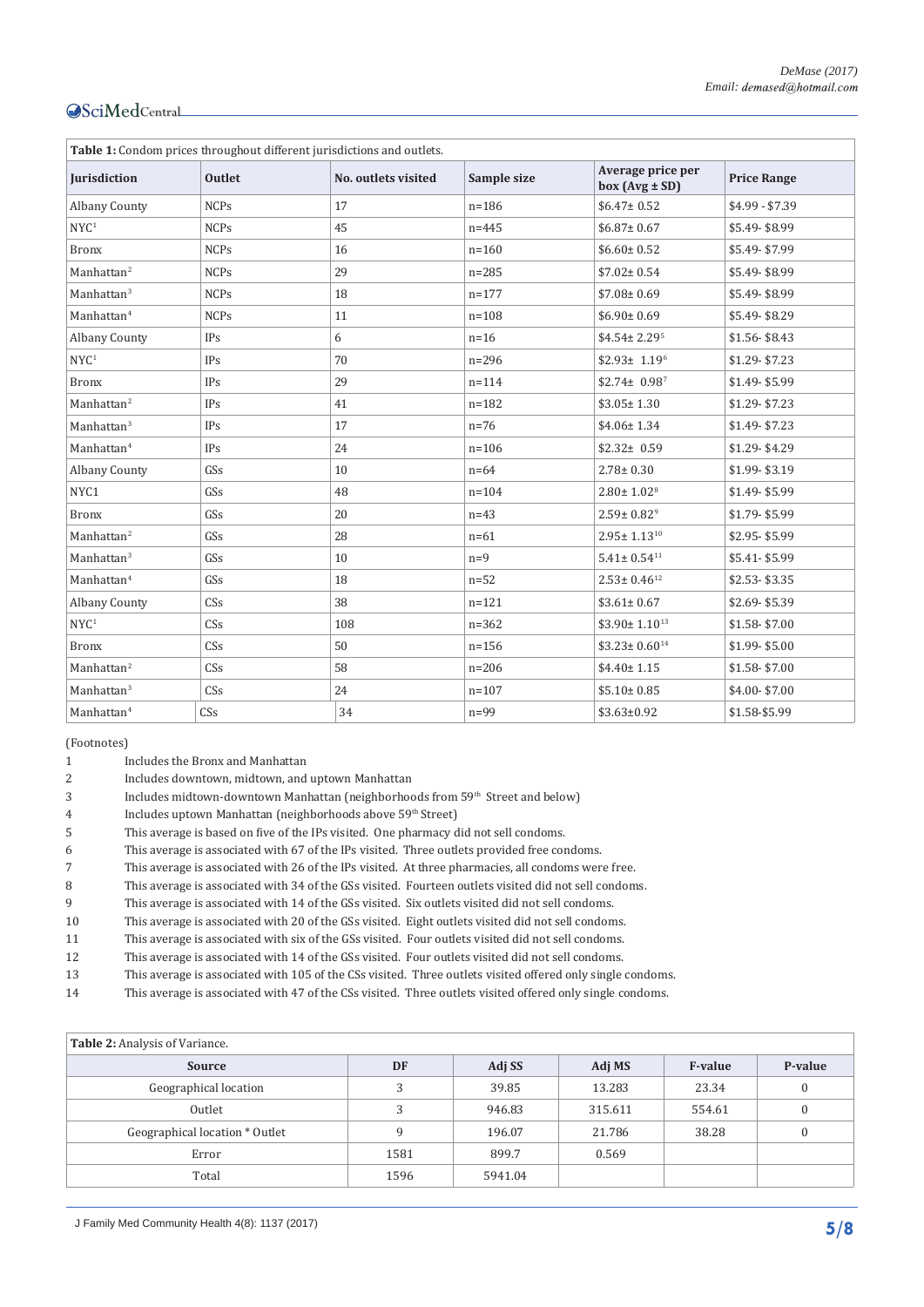to \$1.25 per condom. Larger-sized condoms were most costly. Concurrently, in NYC, the single condoms available at the IPs and a fraction of the CSs were cost-free and supplied by the Department of Health.

#### **Commercial Access**

NCPs throughout Albany County, the Bronx, and Manhattan frequently marketed MLCs from an open display. At most NCPs, the MLCs were placed in close proximity to the pharmacy, as well as in the "Family Planning" aisle. On occasion, however, NCPs in each of the jurisdictions visited did market MLCs in a restricted manner and from locked or simple alarmed settings.

Nearly every CS visited throughout the Bronx and Manhattan offered MLCs from behind the counter (BTC). Approximately 19% (6/31) of the CSs visited in Albany County, however, marketed MLCs from an open display.

The condom-selling IPs of Albany County consistently marketed MLCs from BTC. One IP visited (1/6) failed to sell condoms due to the majority of customers being senior citizens. The selling practices of IPs located in NYC, however, varied. Eighty-one percent (21/26) of all condom-selling IPs visited in the Bronx and approximately 40% (16/41) of those visited in Manhattan offered MLCs in a restricted manner and primarily from BTC. Furthermore, the midtown-downtown neighborhoods of Manhattan were less likely to sell MLCs from BTC than the uptown neighborhoods. While 94% (16/17) of the midtowndowntown IPs visited sold MLCs from an open display and in close proximity to the pharmacy, only 42% (10/24) of the uptown IPs visited marketed MLCs in the same way.

MLCs were marketed in all of the GSs visited in Albany County, primarily in the "Family Planning" aisle. They were not as accessible in the GSs of NYC, however. A significant access barrier pertained to general availability. Approximately 30% (6/20) of the GSs visited in the Bronx and 28% (8/28) of those visited in Manhattan failed to sell MLCs. In addition to theft, managers provided reasons that ranged from "pharmacies being up the street" to the product "never selling when it was available."

In the GSs that did market MLCs, it was common for the product to be highly secured. At 50% (7/14) of the condom-selling GSs visited in the Bronx, 55% (11/20) of those visited in Manhattan, and 18% (2/11) of the GSs visited in Albany County, MLCs were available from a locked case located in close proximity to the cashiers. Similarly, 50% (7/14) of the condom-selling GSs visited in the Bronx, 45% (9/20) of those visited in Manhattan, and 18% (2/11) of the GSs visited in Albany County marketed MLCs from BTC. One company in Albany County consistently marketed condoms from behind the pharmacy, causing customers to be denied access after pharmacy hours.

Finally, in all jurisdictions, the primary reason given for MLCs being placed in restricted settings was the high theft nature of the product. The high crime rate of some locations also contributed to more secure selling practices.

#### **Insurance and Condom Coverage**

Twenty-three of the 25 non-governmental HICs contacted were willing to discuss their policies. All participating companies are similar, inasmuch as none insure MLCs.

The primary reason MLCs are excluded from the plans of coverage is that they are considered over-the-counter (OTC) products. Hence, they are ineligible for prescription. Three HICs in New York first placed blame on employers and did not identify MLCs as OTC products until being questioned about unemployed, financially-secure patients who are capable of purchasing health insurance plans independently.

Furthermore, a HIC in Texas emphasized that no state or federal mandate to cover the cost of MLCs has been enacted. Concurrently, at least one HIC in every state, and overall 26% (6/23) of HICs comprising the sample, claimed MLCs are not "medically necessary." Upon being asked to define this term, responses included "vital to life," "a benefit for life," and "necessary to address medical conditions." Additionally, in the process of describing "medically necessary," multiple HICs routinely referred to the glucometer, an instrument used by persons with diabetes to assess glucose levels.

#### **DISCUSSION**

#### **Cost**

In 2015, 13% of Albany County residents lived below the federal poverty line [9]. Approximately 31% of the Bronx residents and overall, 18% of Manhattan residents, lived similarly [10]. Within these primary jurisdictions, however, different regions experienced different degrees of poverty. While the East Harlem and Washington Heights neighborhoods of uptown Manhattan experienced poverty rates of 31% and 27%, respectively, the Greenwich Village and Soho neighborhoods of downtown Manhattan each had a poverty rate of approximately 8% [10-12]. Based on these recent statistics and the data collected, it is evident that an inversely proportionate relationship often exists between the average costs of MLCs and poverty rate of a jurisdiction. Outlets located in the least poverty- stricken jurisdictions, Albany County and midtown-downtown Manhattan, often market boxes of MLCs at the highest average cost. The average price of MLCs tends to be lowest in the outlets of uptown Manhattan and the Bronx, the poorest jurisdictions of this study (Table 1).

Despite being frequented by the least poverty-stricken, midtown-downtown Manhattan is heavily affected by HIV, chlamydia, and gonorrhea [13]. While uptown Manhattan and the Bronx contrast from midtown-downtown Manhattan with respect to poverty level, they are similar in regards to the infection rate of STIs [13]. The cost of MLCs may contribute.

As illustrated in Figure 3, midtown-downtown Manhattan marketed MLCs at the highest average cost. Because the poverty rates in uptown Manhattan and the Bronx are significantly higher**,** there is the possibility that some residents in these neighborhoods believe MLCs are unaffordable. Essential living products that fail to be governmentally subsidized may take precedence. Considering substance abuse is notoriously higher in jurisdictions of higher poverty [14], funding an addiction may be of higher priority to some, as admitted to Essien et al., [4]. Hence, it is undoubtful that residents in many jurisdictions hold the perspective that outlets are over-priced.

J Family Med Community Health 4(8): 1137 (2017) **6/8**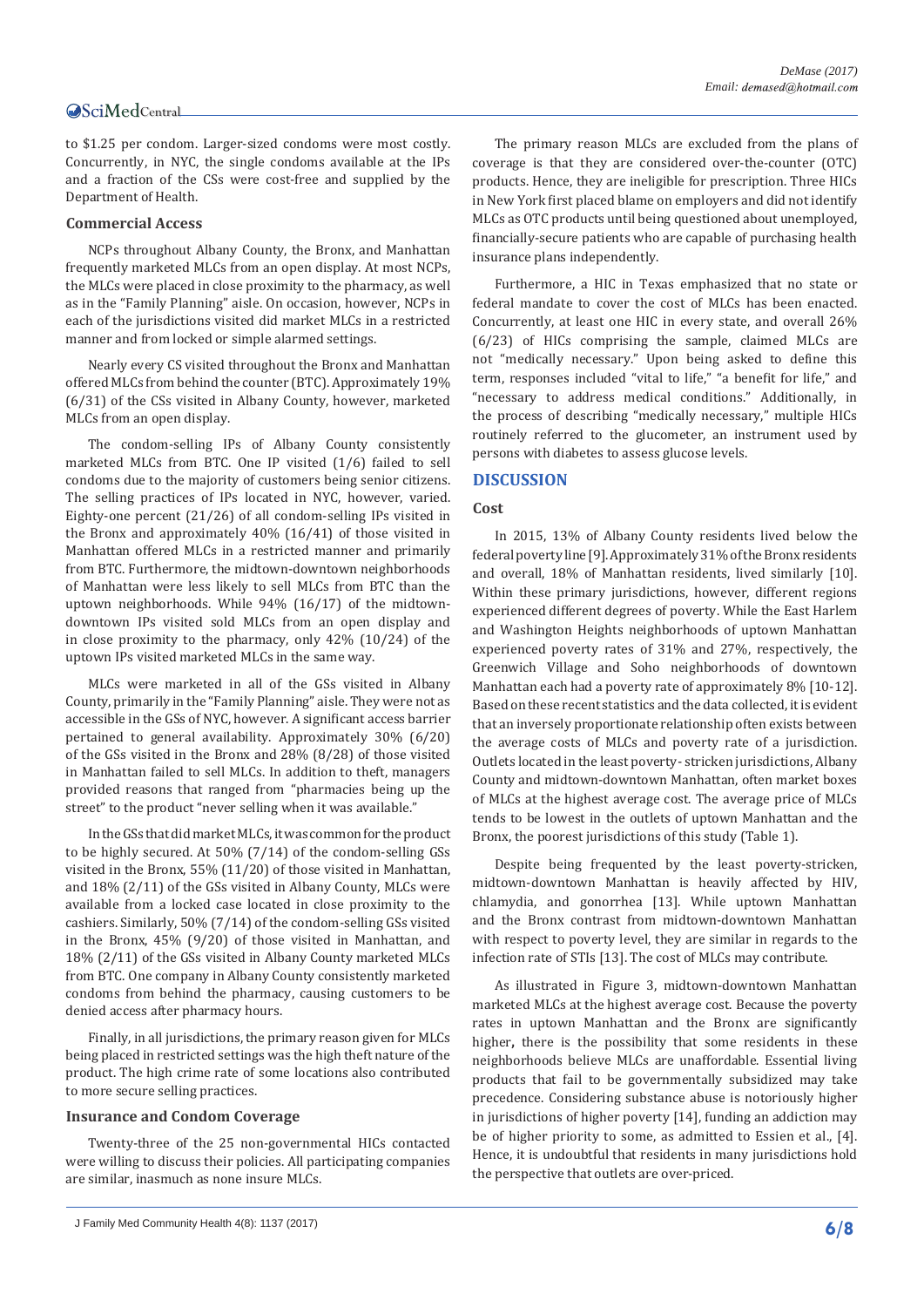#### **Price Dispersion**

In some jurisdictions, as denoted by the standard deviations calculated and price ranges observed (Table 1), price variation existed among various OCs, or sellers. The variation was more extensive among some sellers and in some locations than in others. From the price variation that appeared, the basic economic principle of price dispersion was evident.

As a result of the price dispersion throughout the different outlets and jurisdictions, it is unlikely that customers are always aware of the locations that market MLCs at the most desirable prices. Frequently, customers are familiar with only one price for products [15]. Some persons may be restricted and have limited access to particular outlets. Others may prefer making purchases only at specific locations. Furthermore, as Burke et al, discovered, some customers prefer certain brands of condoms [16]. The selection of MLCs is broader in some locations than in others, however.

Because the NCPs are highly recognized for health and hygiene products, they may provide some persons with more security than CSs at the time of purchasing MLCs. While some persons may be willing to pay more, some may refuse and place themselves at risk, even when there is shortage of a preferred brand. In consequence to the price dispersion, the social issues remain.

#### **Condom Commercial Accessibility**

MLCs are available at the majority of commercial locations. As current data are compared to the observations of Rizkalla et al [7], it is evident that condom availability has improved. Over twice the number GSs within the Bronx currently market MLCs. The fraction of CSs selling MLCs increased as well. The current placement of condoms in the pharmacies and stores is not always ideal and does not always grant customers easy access. The preferred open settings and specific shelving methods which ease condom purchasing, according to Sheldon-Scott et al. [17], are not particularly common. Instead, the highly secure placement observed by Rizkalla et al., in the Bronx remains a common practice. It is also common in multiple Albany County and Manhattan outlets.

Embarrassment likely results and is a purchase barrier [18- 20]. Self image and self presentation are common concerns. Individuals have previously expressed discomfort purchasing condoms as their anonymity decreased and visibility increased [19]. Because many, especially the youth, believe condom use and purchase may be misperceived for casual sex, STIs, and promiscuity [19], they often are deterred from purchasing the products. Having the opportunity to purchase condoms privately and independently is appreciated more than having to rely on the assistance of another party. Also, the restricted setting has led to the belief that condoms are forbidden [17].

Because the prevalence of STIs is higher in regions where these undesirable and restricted retail conditions are more common, it can be argued that the observed conditions are impacting condom purchase, condom use, and therefore the STIs. Until the selling approaches are modified, or cost-free MLCs become available at more locations, the retail conditions will continue to act as a culprit for the public health issues.

Finally, as respondents revealed, condoms are not always available for purchase. Frequently, they are placed out-of-reach, because they are high theft products. Inasmuch as the public is notorious for shoplifting MLCs at a high frequency, it is evident that individuals have a strong desire to use them and engage in risk-free sexual practices. For the benefit of society, selling methods and accessibility should improve.

#### **Insurance Coverage**

Condoms are similar to vaccines, for their dual role as STI barriers and a contraceptive classifies them as primary prevention. However, because the non-governmental HICs deny their coverage, it can be questioned if the complete purpose and valor of MLCs are fully understood by the non-governmental HICs.

As MLCs are excluded from plans of coverage, their efficacy and cost-effectiveness are overlooked. Aside from the costs related to unplanned pregnancy, the treatments of STIs are notoriously exorbitant. In 2010, the estimated lifetime cost of HIV treatment was approximately \$379,668 per patient [20].

Furthermore, it is common for society to experience an occasional epidemiologic crisis. The international zika virus, for example, recently infected many in the United States. While the mosquito is the primary source of infection, the virus can be sexually-transmitted [21]. Undoubtedly, initial condom coverage has the potential to circumvent infection and costly healthcare services, including those associated with congenital defects. In many ways, despite what some HICs believe, it can be argued that MLCs are vital and do qualify as a medical necessity.

As non-governmental HICs fail to offer condom coverage and individuals engage in unsafe practices, the bioethical principles of beneficence and nonmaleficence are violated [22].

Moreover, a violation of social justice is apparent as Medicaid recipients have access to condom coverage and persons of a higher socioeconomic status receiving non-governmental health insurance do not. Social justice is further violated as females participating in private health plans receive contraceptive coverage, including condoms, and males do not. A simple resolution to these violations would be for all HICs to include condoms in the prescription formularies in the health plans of all patients.

#### **CONCLUSION**

From the data collected, it appears that it would be useful for more outlets and public locations to participate in programs that supply and distribute cost-free MLCs to society. While commercial sellers may consider modifying their selling practices, private HICs may consider revising their prescription formularies. Additionally, healthcare providers may contemplate providing routine counseling to all clients. To overcome the challenge of asking, the routine provision of condom prescriptions to the appropriate Medicaid recipients may be effective. The fraction of Medicaid recipients and clinicians aware of the condom coverage by many Medicaid plans, however, warrants questioning. Thus, educating healthcare providers may be essential.

Overall, as access to MLCs improves, the chances that STIs will be experienced less will increase.

J Family Med Community Health 4(8): 1137 (2017) **7/8**